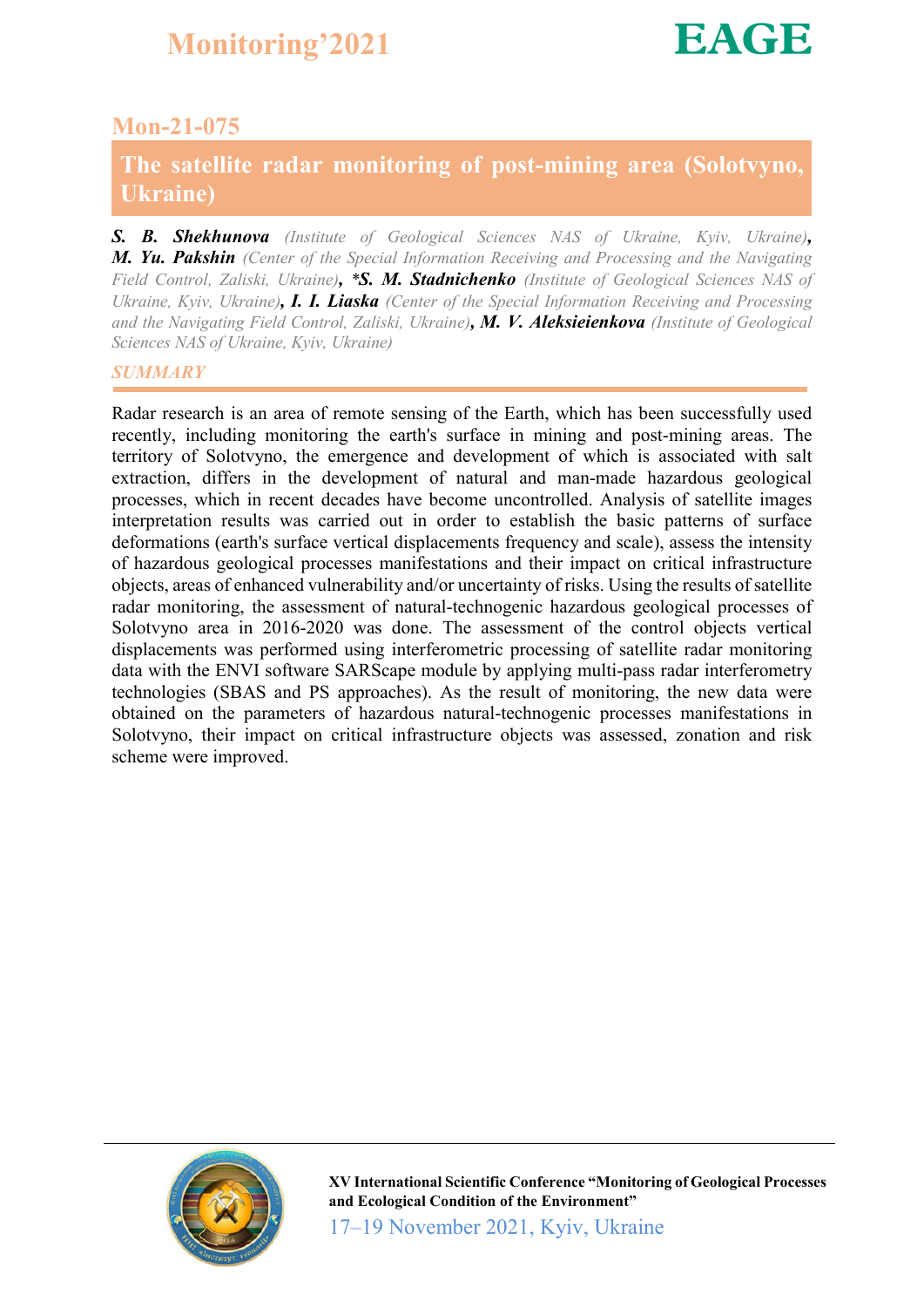

Introduction. Radar research is an area of remote sensing of the Earth, which has been successfully used recently, including monitoring the earth's surface in mining and post-mining areas. The active use of radar data for the last six years has become possible only due to the advent of the European Space Agency's (ESA) Copernicus program and Sentinel-1 data, which are in the public domain. Taking advantage of the radar imagery availability from the satellites Sentinel-1A and 1B, it has become possible for most researchers to quantify the Earth's deformations in both vertical and east-west directions by combining radar scanning data obtained during satellite flights from south to north and from north to south. The territory of Solotvyno (Transcarpathian region, Ukraine), the emergence and development of which is associated with salt extraction, differs in the development of natural and manmade hazardous geological processes, which in recent decades have become uncontrolled. The development of salt karst, subsidence and landslides, flooding, surface and groundwater pollution, limit the use of natural resources, economic development of the territory, pose the threat of transboundary pollution of the Tysa River etc. The current research is carried out within the framework of the REVITAL 1 project (HURSKOVA/1702/6.1/0072 under the ENI CBS Programme), the main goal of which is the development of a permanent complex monitoring system for the Soloty post-mining area and adjacent territories. The authors' previous studies have focused on hazards identification and characterization, hazards mapping, analysis and ranking. As a result, the territory of Solotvyno was conditionally divided into 16 zones that are characterized by the probability of natural and technogenic hazardous geological processes manifestations: from first zone of catastrophic (100 % probability) to the last 16 zone without visually established hazardous processes manifestations (Shekhunova et al., 2019). In this regard, satellite radar monitoring was carried out to establish the basic patterns of earth's surface deformations (rate and scale of vertical displacements) in order to improve developed zonation scheme*,* assess the intensity of hazardous geological processes manifestations and their impact on critical infrastructure objects, areas of enhanced vulnerability and / or uncertainty of risks.

Materials and methods. The assessment of vertical displacements of objects and land surface was carried out using interferometric processing of satellite radar monitoring data obtained by means of new satellite constellations including Sentinel-1A and 1B (2016-2020, Centre of the Special Information Receiving and Processing and the Navigating Field Control (CSIRP NFC), Ukraine). Due to the use of long time series of images obtained by Synthetic aperture radar (SAR), the errors of orbital data and the influence of atmospheric phenomena were effectively suppressed. Radar data processing was performed using the ENVI software package SARScape module with multi-pass radar interferometry technologies: areal interferometric analysis (Small Baseline Subset – SBAS approach) and point analysis of permanent reflectors (Persistent Scatterers – PS approach) (Liaska et al., 2017; Pakshin et al., 2021; Parker et al., 2021). The research area was 33 sq. km. The results of processing are digital maps with the accuracy of estimating of objects average vertical displacements rate  $-2-4$  mm/year using the "PS" technique, 6-15 mm/year using "SBAS".

It's worth noting that, developed Solotvyno zonation scheme was established on the basis of expert assessment of the former hazardous events frequency and scale, changes of topography and geomorphology, geodetic survey, remote sensing data, satellite imagery, Differential Interferometric Analysis data (DinSAR), provided by Copernicus for the European Union Civil Protection Team advisory mission to Ukraine (EUCPT Risk Assessment Report, 2016) and Copernicus reports EMSN-030, EMSN-064; authors' systematic field observations 2008-2020, coupled with summarized previous research results etc. (Stoeckl et al., 2020; Yakovlev et al., 2016).

Results and Discussion. The final information products were created, which made it possible to analyse changes in spatial and temporal dimensions. The values and rates of surface deformations have been determined. The control objects (critical infrastructure objects, areas of enhanced vulnerability and / or uncertainty of risks) were selected according to the Solotvyno zonation scheme, taking into account geomorphological zoning, geological structure, hydrological and hydrogeological conditions (directions of surface and groundwater flows), Solotvyno territory field observations (2008-2020), modern anthropogenic interventions and placement of critical infrastructure facilities etc. (Figure 1).



XV International Scientific Conference "Monitoring of Geological Processes and Ecological Condition of the Environment"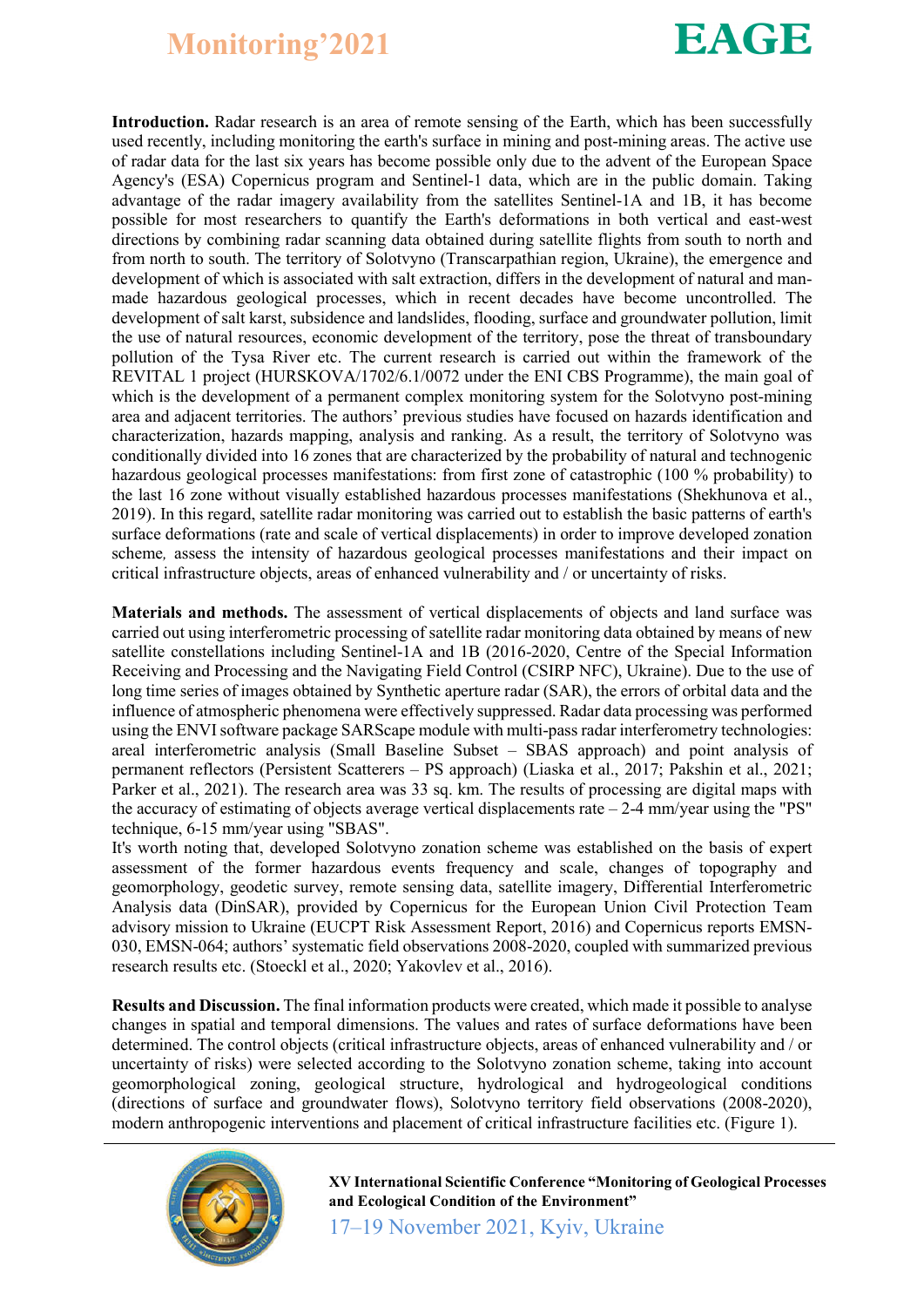# **EAGE**



*Figure 1 Zones of hazardous processes manifestations (1-16): 1 – catastrophic, (a) and undefined degree (b), (100%): karst-suffosion sinkholes, subsidence, collapses, landslide formation, erosion etc. (the area of mine fields of shafts No. 7, 8, 9 and Black Mochar); 2 – potentially dangerous (50%): subsidence, karst-suffusion sinkholes, surface displacement, micro-landslides, erosion etc. (technogenically disturbed territory of historical mining activity); 3 – moderate (40%): rock salt dissolution, formation of lakes of different salinity and surface deformation; 4 – moderate (30%): slope erosion and suffosion, enhanced by anthropogenic activity on the dam main body; 5 – moderate (25%): flooding, waterlogging, leaching (Zaton area); 6 – moderate (20%): slope erosion, technogenic flooding etc. (southwestern slope of the 1-st Tisza River floodplain terrace); 7 – moderate (20%): slope erosion, ravine formation due to inherited tectonic disturbances, technogenic flooding etc. (western part of the Tysa River 1-st and 2-nd floodplain terraces slopes); 8 – insignificant (15%): slope erosion, paleolandslides, etc. (Mahura mount slope); 9 – insignificant (15%): slope erosion, paleolandslides, flooding etc. (1-st and 2-nd Tysa River floodplain terrace southeastern slope); 10 – moderate (15): potential technogenic flooding after Tysa drainage gallery collapse; 11 – insignificant (10%): suffusion in tectonic disturbances influence area, technogenic flooding etc. (mine No. 9 western flank); 12 – insignificant (10%): slope erosion, periodical technogenic flooding (Mahura mount); 13 – insignificant (10%): flooding; 14 – insignificant (1%): hydrocarbon contamination (southern (a) and northern (b) part of the abandoned underground infrastructure facility); 15 – potentially dangerous, moderate: floods and flooding with various probability (3%, 50%, 75%) respectively; 16 – without visually established hazardous processes; 17 – potentially dangerous, moderate: flooding of different genesis; 18 – Control objects: 1 – power transmission tower; 2 – electrical substation, 3 – balneological resort facility, 4 – water pumping station, 5 – five-storey building; 6 – underground water supply facility; 19 – lakes and waterlogged lands of different genesis (natural and technogenic); 20 – rivers and streams; 21 – horizontals (though 5 m) and hypsometric data; 22 – sinkholes and collapses outlines; 23 – streets with buildings, roads, highway H09 (a), railway (b); 24 – Solotvyno contour (a) and the state border zone (b); 25, 26 – contours of mines; 27 – main drainage galleries.*

Based on the satellite radar monitoring data analysis (for the period 30.04.2016 – 30.06.2020) graphs of accumulated earth's surface deformations were plotted for control objects, the assessment of



XV International Scientific Conference "Monitoring of Geological Processes and Ecological Condition of the Environment"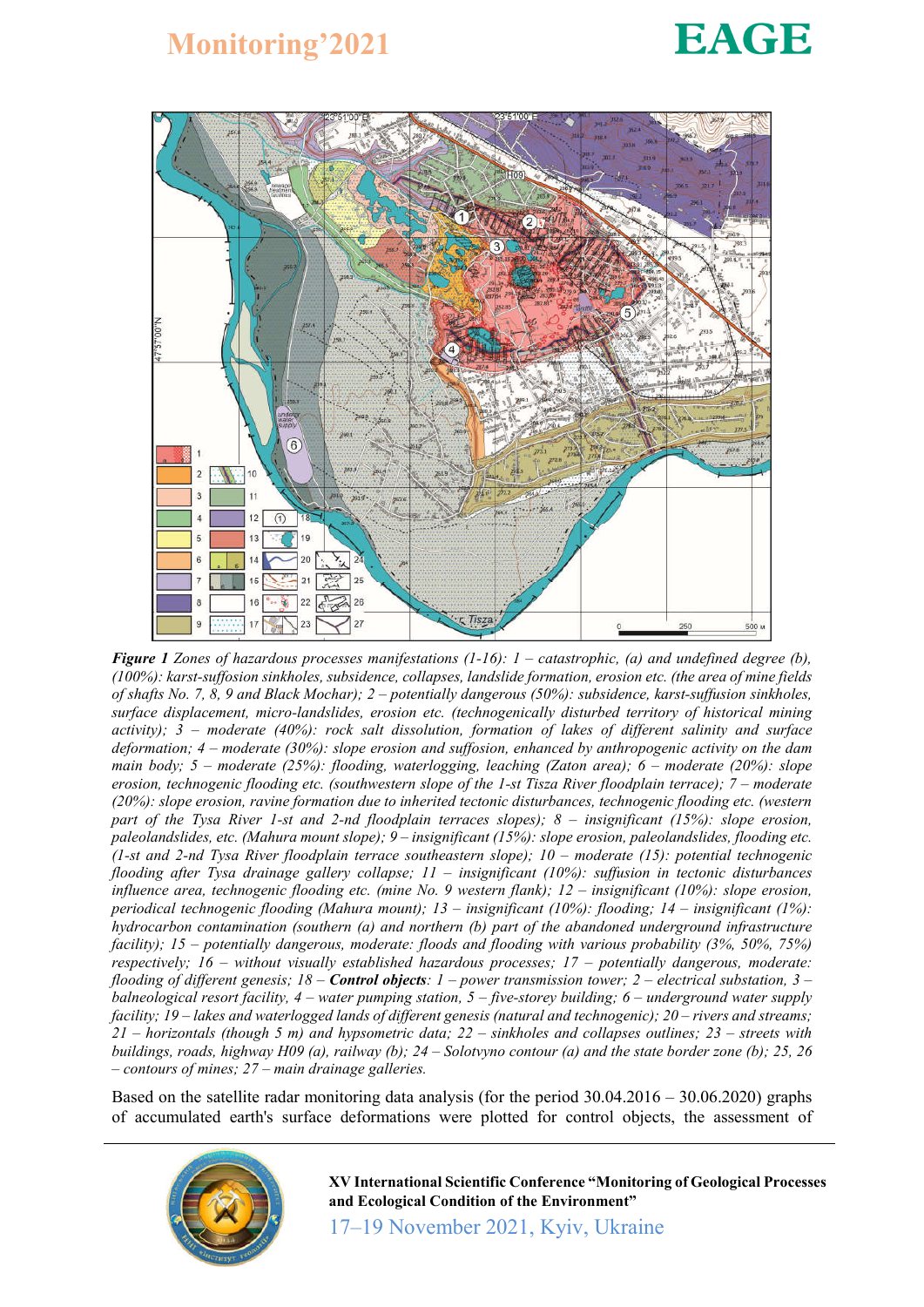geodynamic subsidence state of these objects with the vertical displacements rates was carried out (Table 1).

According to the available satellite radar data of the control object – Balneological / resort facility, it was possible to assess surface deformations only for the period 2018-2020. Significant values of vertical displacement of -139.98 mm with an average subsidence rate of -67.54 mm/year were established. The data obtained characterize the object as *unstable*, that is related to its position in the first zone with a 100% probability of hazardous geological processes manifestations and close proximity to the field of sinkholes. As for Underground water supply facility, the object area is *relatively unstable* with average vertical displacement rate of -28.17 mm/year. At the same time, the slight increase of displacement rate up to -31.59 mm/year in the period 2018-2020, compared to -24.75 mm/year in 2016- 2018 were detected, with the total displacement value ranged from -60.32 mm to -69.38 mm.

| CUITTUL UULCUS |                  |                      |               |               |           |      |         |
|----------------|------------------|----------------------|---------------|---------------|-----------|------|---------|
| $N_2$ of       | Control object / | Technique (number of | Vertical      | Average       | Time      | Zone | Proba-  |
| control        | Critical         | measured points per  | displacement, | displacement  | period    |      | bility, |
| object         | infrastructure   | control object)      | mm            | rate, mm/year |           |      | $\%$    |
| 1              | Power            | PS(1); SBAS(5)       | $-15.44$      | $-3.81$       | 2016-2018 | 7    | 20      |
|                | transmission     | PS (2); SBAS (10)    | $-17.46$      | $-2.79$       | 2018-2020 |      |         |
|                | tower            |                      |               |               |           |      |         |
| 2              | Electrical       | PS (35); SBAS (4)    | $-25.46$      | $-7.98$       | 2016-2018 | 1    | 100     |
|                | substation       | PS (59); SBAS (45)   | $-27.52$      | $-11.93$      | 2018-2020 |      |         |
| 3              | Balneological    | PS(1);               | $-139.98$     | $-67.54$      | 2018-2020 | 1    | 100     |
|                | resort facility  | SBAS(4)              |               |               |           |      |         |
| $\overline{4}$ | Water supply     | PS(2)                | $-24.25$      | $-11.72$      | 2016-2018 | 1    | 100     |
|                | pumping station  | SBAS(5)              | $-94.93$      | $-34.08$      | 2016-2018 |      |         |
|                |                  | PS(8)                | $-77.85$      | $-22.29$      | 2018-2020 | 1    | 100     |
|                |                  |                      |               | $-31.66$      | 2018-2020 |      |         |
|                |                  | <b>SBAS</b> (17)     | $-43.56$      | $-20.18$      |           |      |         |
| 5              | Five-storey      | $PS(5)$ ; SBAS $(2)$ | $-13.21;$     | $-1.70$       | 2016-2018 | 1(?) | 50      |
|                | building         | PS (4); SBAS (10)    | $-12.78$      | $-0.27$       | 2018-2020 | 2    |         |
| 6              | Underground      | $PS(2)$ ; SBAS $(9)$ | $-60.32$      | $-24.75$      | 2016-2018 | 15   | 50-75   |
|                | water supply     | PS (2); SBAS (28)    | $-69.38$      | $-31.59$      | 2018-2020 |      |         |
|                | facility         |                      |               |               |           |      |         |

*Table 1 Satellite radar monitoring data interpretation results on the earth's surface deformation for the control objects*

The Electrical substation is geomorphologically located on the Tysa River second floodplain terrace, in the immediate vicinity of the steep slope edge. It is situated in the zone of open fracturing and increased water conductivity of the Solotvyno suite deposits. Based on the results of interferometric processing of satellite radar data, the territory is *relatively stable* with an average subsidence rate - 9.96 mm/year. However, there was a slight increase of vertical displacements rate from - 11.93 mm/year in the period 2018-2020, compared to -7.98 mm/year in 2016-2018. The total estimated values of subsidence were from -25.46 to -27.52 mm. According to field monitoring surveys 2018-2020 the uneven subsidence of the territory was confirmed with the formation of areas with difficult water exchange that is expressed in the development of areas with marsh vegetation. The Water supply pumping station area can be defined as *conditionally unstable*. The values of vertical displacement up to -94.93 mm for the period 2016-2018 and up to -77.85 mm for the period 2018-2020 with an average subsidence rate from -11.72 to -34.08 mm/year were established. The variability in the data obtained for this object indicates the need to continue monitoring to clarify the character of the earth's surface deformations. It has been established that the Power transmission tower is geomorphologically located on the Tysa River second floodplain terrace, in the immediate vicinity of the steep slope edge. The stability of the terrace is due to the lithological composition, the terrigenous rocks (interbedded mudstones, siltstones and sandstones without fracture zones and brecciations). Based on the satellite radar monitoring data analysis in 2016 – 2020 the area near the power transmission tower is characterized by relatively stable conditions – *insignificant subsidence* with an average rate of



XV International Scientific Conference "Monitoring of Geological Processes and Ecological Condition of the Environment"